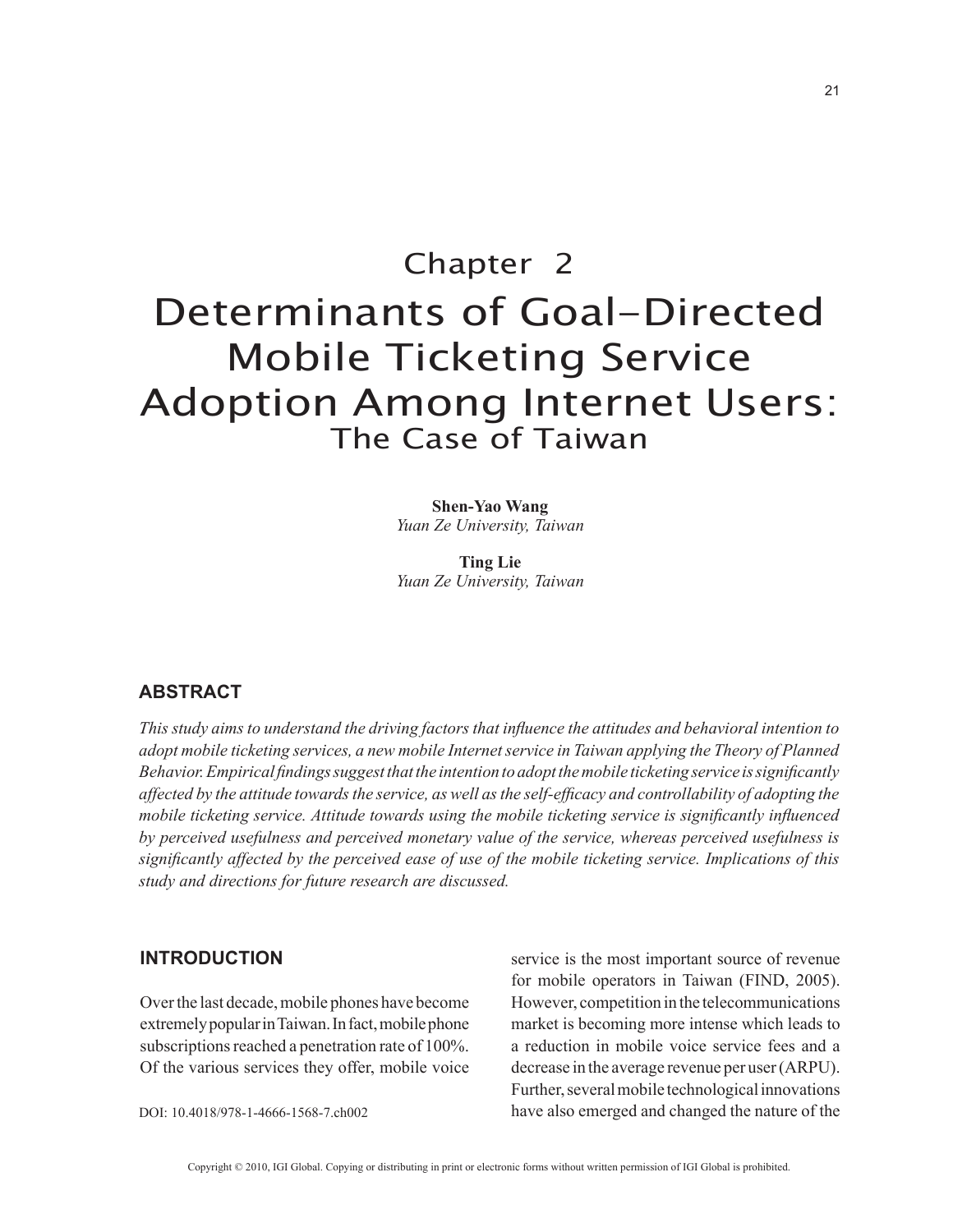telecommunications market environment, which in turn has stimulated varying demands in terms of mobile communication services (Buellingen and Woerter, 2004). As new service concepts are developed based on the rapid mobile technology developments (Ahn et al., 2005), a variety of mobile services have therefore been introduced by the telecommunications or mobile operators.

In order to generate additional sources of revenue, mobile operators also provide additional services, such as mobile Internet or mobile data services. Both new forms of technological innovation enable new value creation as they fulfill previously unmet needs (Gilbert and Han, 2005). Further, the popularity of these mobile services has been somewhat overestimated: the majority of mobile phone consumers remain interested in the most basic features, such as voice service or text messaging (Nysveen et al., 2005).

In terms of specifics, within the Taiwan market the usage level of mobile data services remains relatively low as compared to other regions in East Asia. According to the worldwide mobile Internet survey, only 43% of Taiwanese Internet users have signed up for mobile data services, which is low compared to Japan (51%), Hong Kong (55%), and Korea (64%) (FIND, 2005). Moreover, the survey indicates that consumers in Taiwan spend less time and money using the mobile data services than those in Japan, Hong Kong and Korea. Further, 41.4% of Taiwan mobile users who had no previous experience using mobile Internet thought that mobile Internet services were unnecessary for their needs (Liu, 2005).

Although the enormous potential of mobile phones connected to the Internet has been and continues to be hyped, the majority of mobile operators have yet to earn significant profits from mobile data services (Rheingold, 2002). Understanding the usage adoption behavior associated with mobile services is essential for mobile operators and content providers in terms of identifying the driving forces that influence Taiwan mobile phone users' willingness to register for mobile Internet and mobile data services, as well as critical for companies who would like to include mobile applications in their businesses (Eng, 2006; Kumar and Zahn, 2003).

With the above in mind, the research questions of this research are as follows:

- 1. What are the driving forces of goal-directed mobile Internet services among Internet users?
- 2. How does the Theory of Planned Behavior explain and predict the adoption behavior of a goal-directed mobile Internet service: mobile ticketing?

The remainder of this study is organized as follows: Section 2 discusses the mobile Internet services and its development in Taiwan. Section 3 presents the theoretical background and hypotheses development of the proposed model, while the research methodology is described in Section 4. Section 5 provides the results of our empirical study. Finally, discussions and conclusions of this study are discussed in the last section.

## **MOBILE INTERNET SERVICES**

According to the definition adopted by the Worldwide Mobile Internet Survey (WMIS), mobile Internet service, also referred to as mobile data service (MDS), is one kind of information service that transmits information or data via mobile telephone and by wireless technologies. MDS is also defined as "an assortment of data communication services that can be accessed using a mobile phone over a wide geographic area via a mobile telephone network" (Hong et al., 2005). This definition excludes devices that can be used in a stationary mode such as notebook computers and personal digital assistants, among others.

Generally speaking, mobile Internet services can be grouped into four broad catego